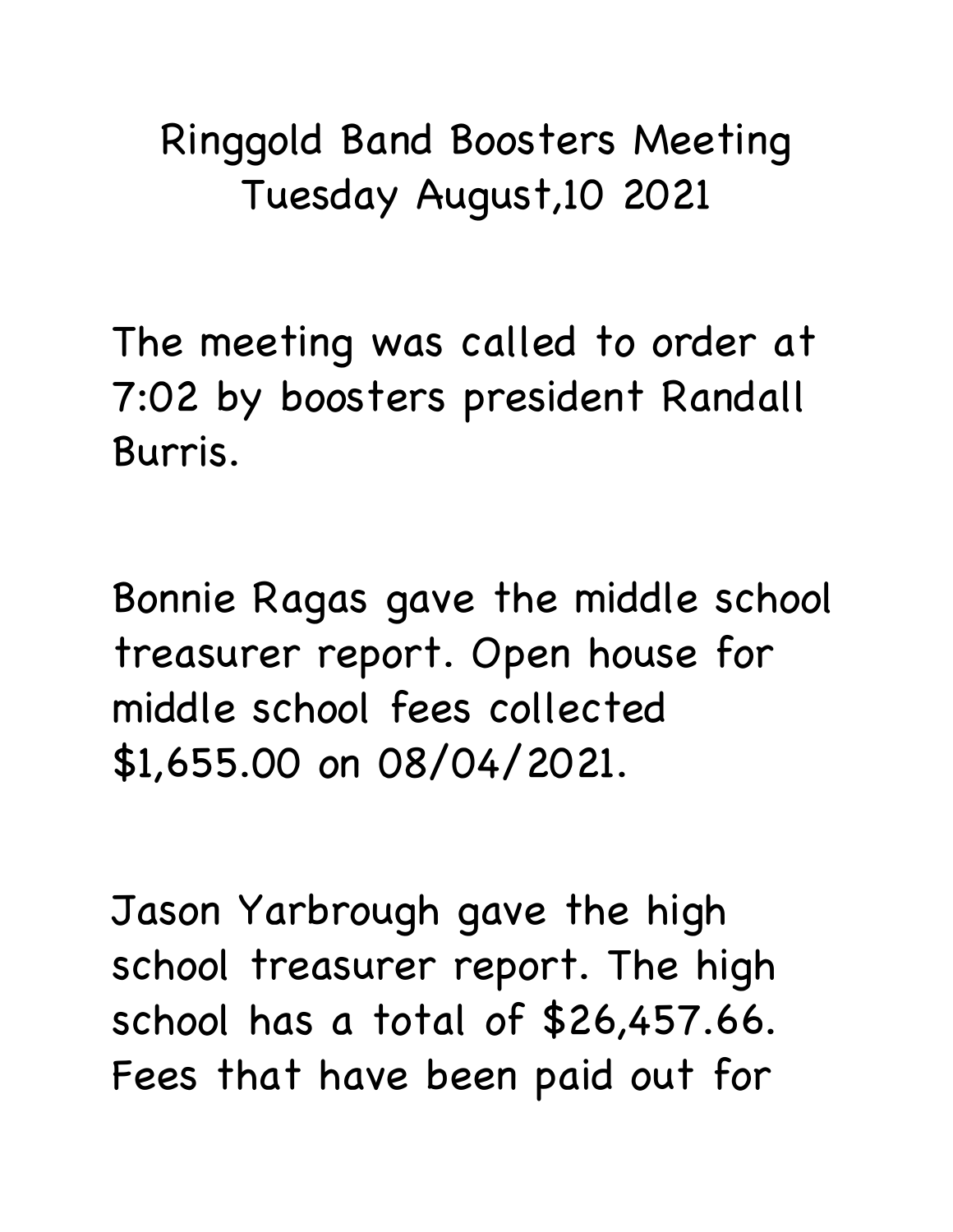band camp total, \$15,941.71 as of 08/10/2021. Ads for the football program have brought in \$7,425.00. Buying 150 ads, we sell all of them it will be a good profit.

Clover machines for the concession stand have arrived. Per swipe will be cheaper than PayPal. We will be able to take Venmo at the games now.

Boosters will be paying for a meal for each band child for all 10 games this 2021 season.

Boosters will also be paying for the band to have charter buses take them to both competitions this 2021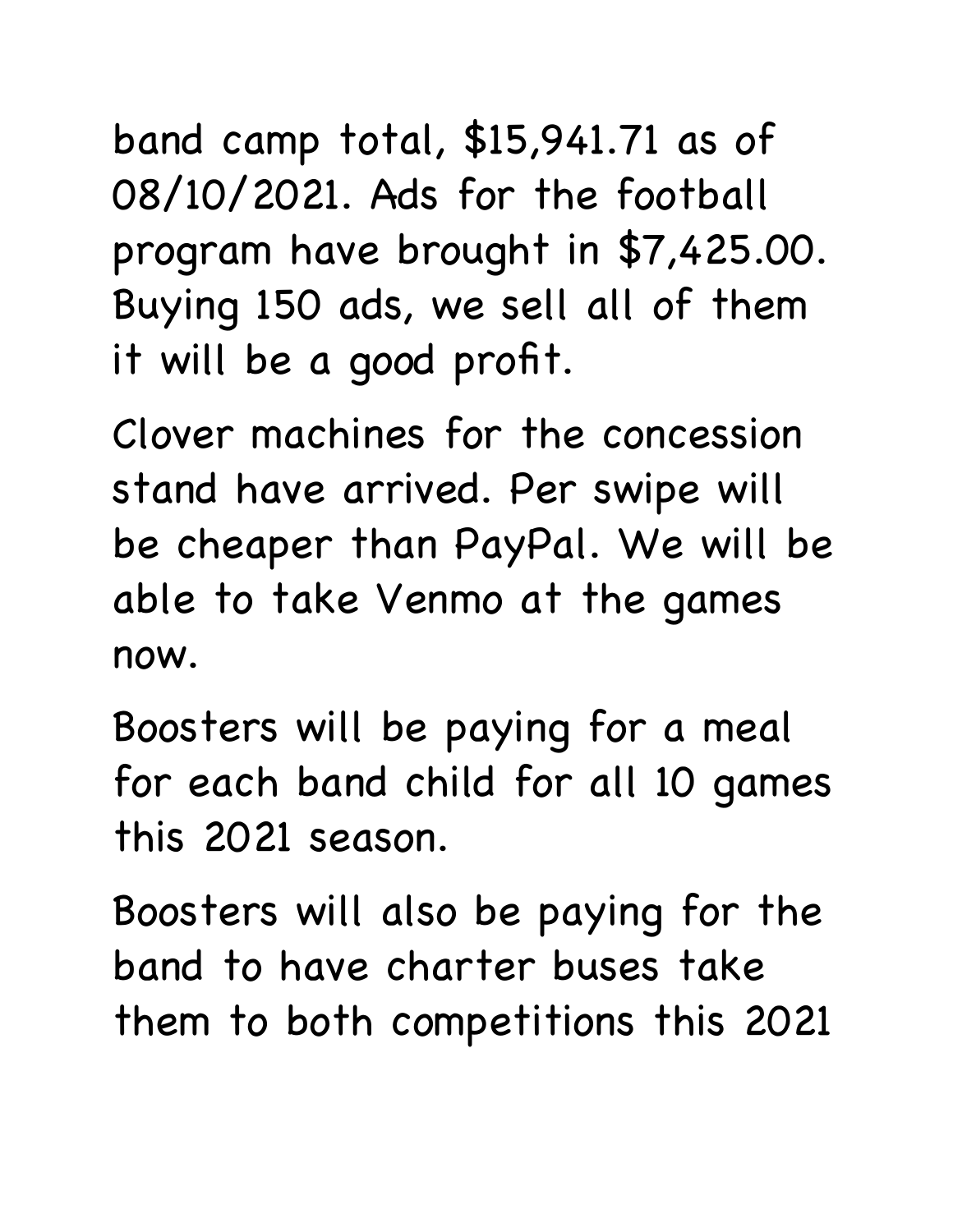season.

We have snap raise coming up in September. Be on the lookout for more information coming soon.

Concession stand Dawn; Clean up day will be Thursday August 12, 2021. 6-9pm. All are welcome to help. Bring cleaning supplies. Also still need some volunteers to help work the concession stand during the games.

Medical forms are due now!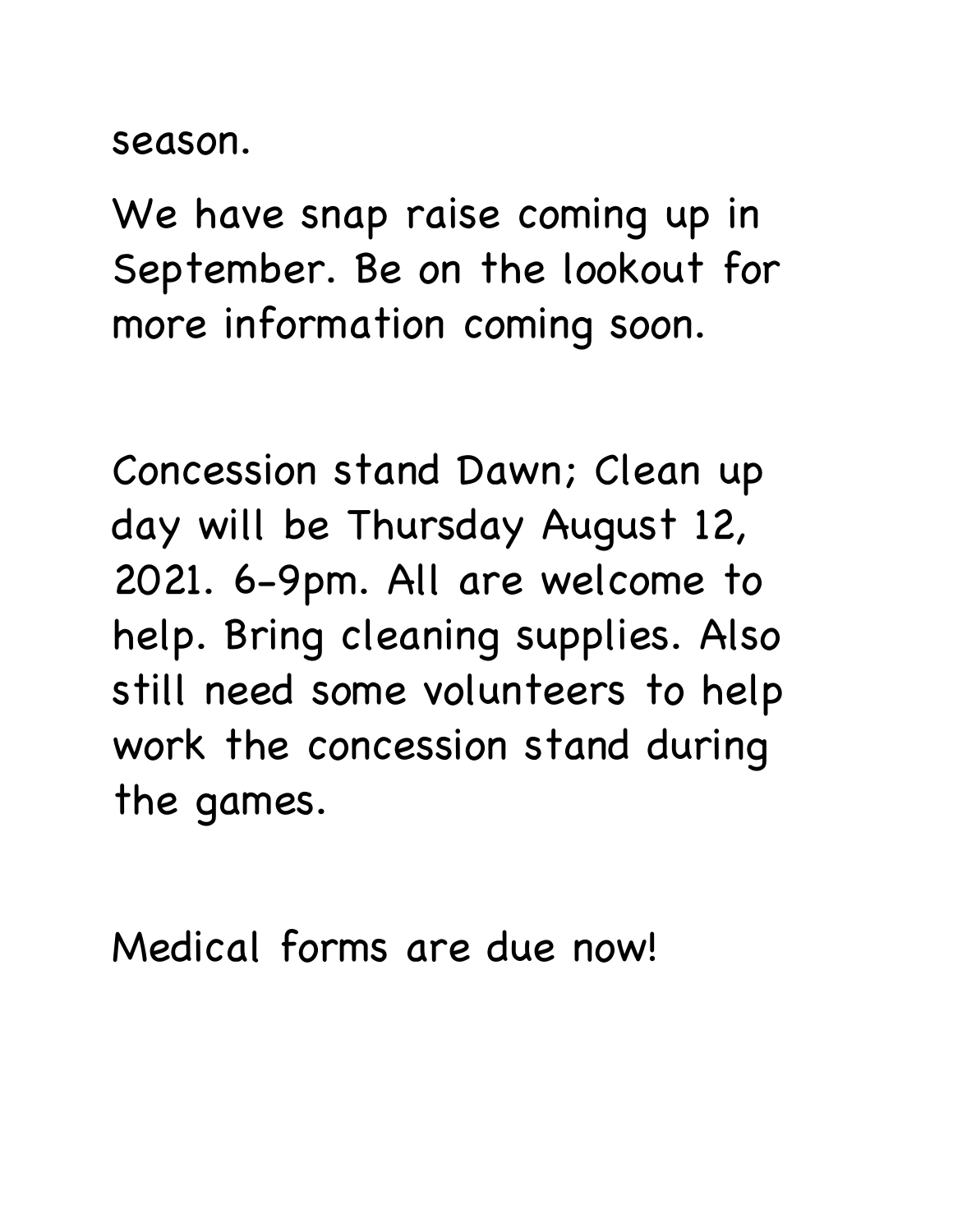Special thanks to all the band parents that helped make the 8-5 week lunches a success.

Middle School Director Report Garland; Started 6th block Jazz band today at RMS.

Mr. Garland will do the checking out of band kids following the away games. Will send out a remind of his location. Has to be a guardian to check out a child.

Formal wear for 7th & 8th grade is coming up. If anyone wants to donate old formal wear Mr. Garland will be happy to get it.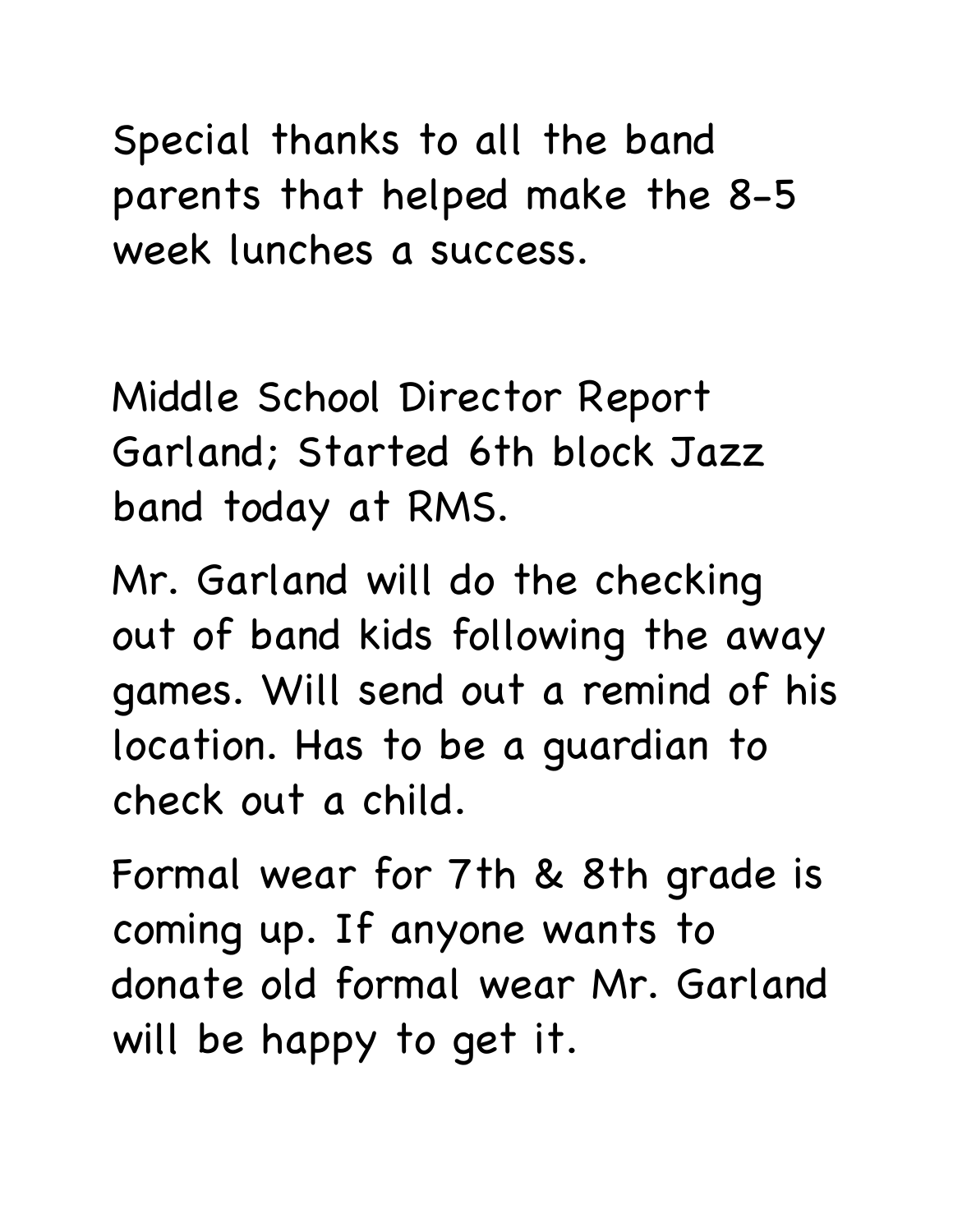High School Director Report Wright; 1st day of school rehearsal. Kids have got to eat lunch and hydrate during the school day!!

Kids are digging in, doing a good job.

Will rehearse Friday 13th until 5:30pm.

All home games call time is 6pm, wearing teach wear, bibbers and black socks by 6 sharp.

Pre-game 7:15. National anthem has to be played by 7:20pm. Line the walk way for the band.